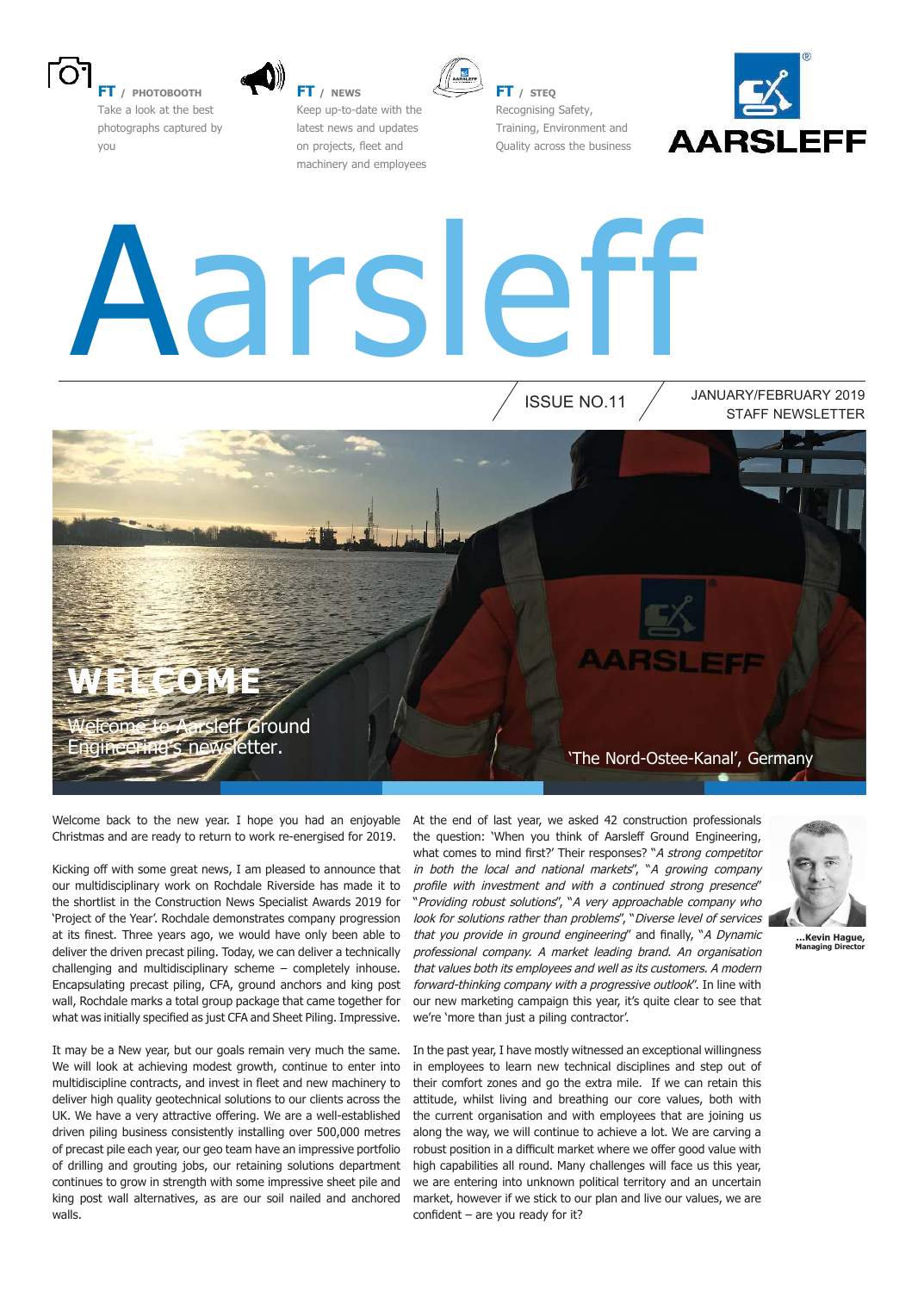## **Photobooth Control Control Control Control Control Control Control Control Control Control Control Control Control Control Control Control Control Control Control Control Control Control Control Control Control Control Co**

Every issue we ask you to send in your Aarsleff pictures on-site or at home and the best of these

are then published in here. If you'd like to be featured, grab your camera and get snapping!

#### **Send your best photos to:** jessicabanham@aarsleff.co.uk



**Precast Piling, Westbury STW - Brian Dick**



**Precast Piling & Ground Beams, MMU Stoke - Phillip Hall**



**Sheet Piling, Coalville - Joseph Mills**



**Precast Piling, Walpole, Bridgwater - Sam Riley**



**King Post Wall, Clacton-on-Sea - Vasil Dilov**



**Piling, Richborough NG Connection - Karl Martin**



In November, Aarsleff announced the investment of a Junttan PM16, to replace one of our older Banut rigs, along with a new ABI TM17. Both will be delivered in the first quarter of 2019, with the Junttan expected at the end of February and ABI TM17 at the end of March.



As we speak, we are currently building a dedicated portable grout mixing plant, complete with holding tank, for geotechnical projects. It has been designed in house and will be one of two to be built, with the first one expected to be completed in early January. We have also built a store for grout ash, providing a designated area on sites to avoid contamination and make it contained holding bin.

We have also designed and fitted a new fully remotecontrolled drilling mast to our 24t Volvo excavator to further enhance our soil nailing capabilities. Along with this, we have been doing a complete overhaul of the Boart 102 (AJ18), fitting new tracks to the rig amongst other work needed.



In 2018, the plant department has achieved a lot of things, including a complete rig and hammer overhaul on all the piling rigs. We continue to update our plant fleet by selling our older rigs and replacing these with new, not just in piling but across all the divisions in Aarsleff. This also applies to our ancillary equipment, as we buy new equipment to compliment the machinery we have on our projects.

Our investments over the last 24 months have been staggering but very welcome from a Plant managers perspective. It is not often a company will invest in equipment like Aarsleff have over this period within the climate the UK currently faces.

On the safety front we have fitted cameras and instrumentation to nearly half of our current piling fleet with the rest to be completed in early 2019, along with hammer stops and particularly hammer ropes being changed every 12 months rather than every 2 years as previously done.

It has been a steep learning curve for everyone involved in the Plant Department, learning new techniques as well as the latest fully remote-controlled machinery which brings its own challenges. Our two apprentices will be attending a dedicated fitting training course at Bircham Newton in Kings Lynn early in the new year to further enhance our fitting staff once qualified.

My team and I look forward to a busy and exiting 2019 and wish everyone a safe and happy New Year. - Steve Wilkinson

**>> CHECK OUT MORE PROJECT COVERAGE ON WWW.AARSLEFF.CO.UK/CATEGORY/COMPANY-NEWS**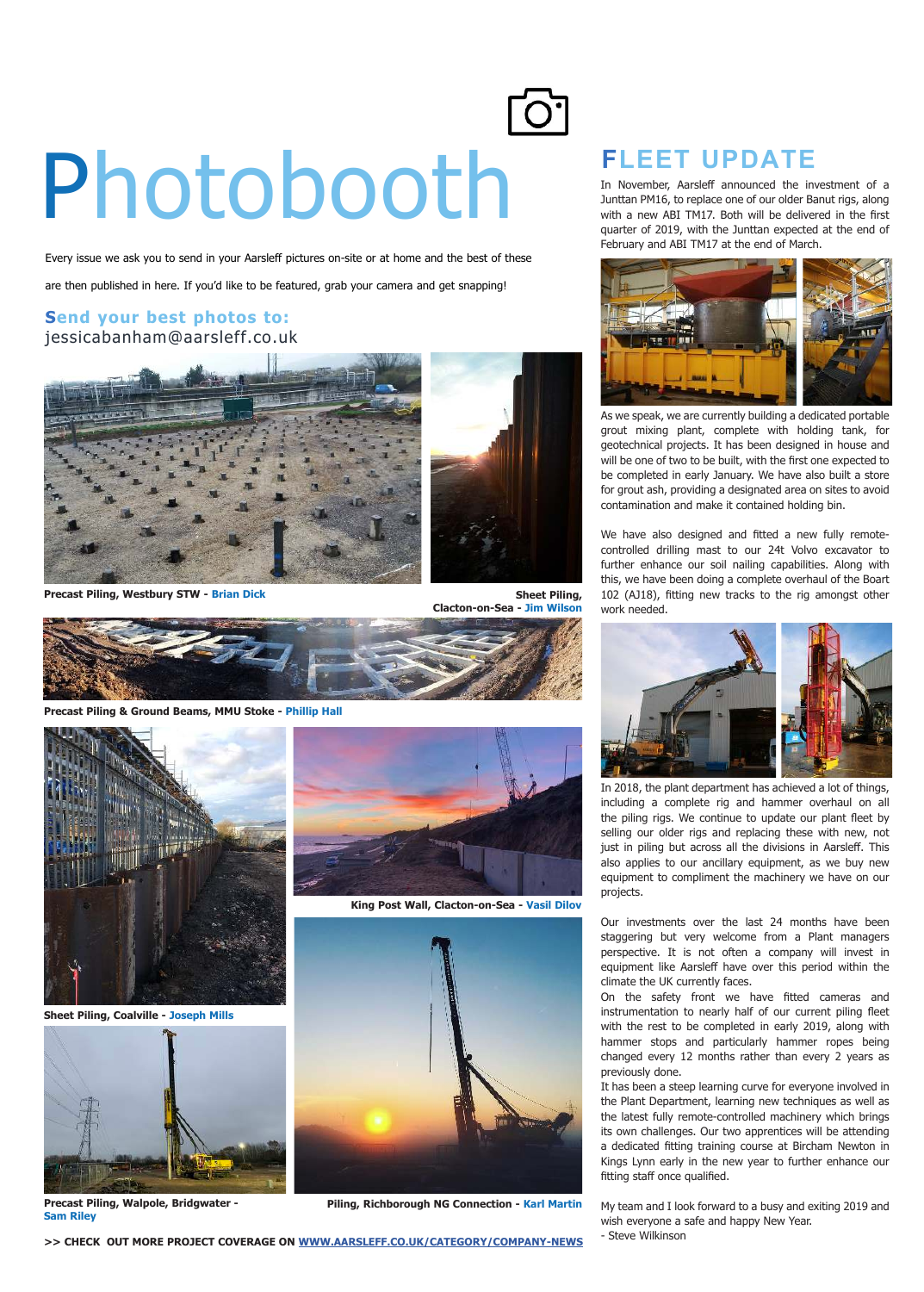### STEQ Space



#### **SAFETY. TRAINING ENVIRONMENT QUALITY**

As we start the New Year I feel it is time we enter a new chapter in our health & safety performance. We have come along way over the last few years. As Kevin has pointed out we are now delivering multidiscipline projects in challenging environments and challenging times and we are doing this relatively safely. I use the term relatively with caution as we all know the potential for an accident is ever present, yet as we develop our competence

**STEQ Manager**

**... Robert Speakman,**  and experiences the potential should reduce. We have invested heavily in all manner essential skills training i.e. CPCS competence over the previous years, the plan this year is to continue this but also start to deliver some of the non-essential skills training.

> The behavioural safety is one such training course, others we intend to look at are first aid, asbestos awareness, working at height awareness, fire wardens, traffic management, environmental and quality training etc. Without too much though this could be a long list but as a business, to continually improve, we need to start delivering these skills. As you can imagine releasing people from site is a challenge, one which with the support of management we need and will overcome. As and when training is planned we shall endeavour to provide adequate notification etc.

> I don't talk too much about quality or the environment, but as I have mentioned above these are areas where we have identified we can improve. Both aspects can afect our overall company performance and are essentially linked to health & safety performance.

> As a business we measure ourselves against acceptable targets / standards, as do our clients with respect to all these three elements, whether this is the number of spills or pollution incidents, quality non-conformances or accidents. If we can enhance the knowledge of our people and develop responsibility and trust in what we do and in each other, then by default we will improve performance, grow the company and build lasting relationships.

> As a footnote, the behavioural safety training is still running until the end of February, we have had a an encouraging number of people step forward for the 'Steering Committee' but as always the more the merrier. Get in touch if you are interested.

### **WE'RE ON THE LOOK-OUT FOR:**

**BEHAVIOURAL SAFETY STEERING COMMITTEE MEMBERS** 

If you're passionate about making a DIFFERENCE and becoming a DRIVING FORCE BEHIND OUR BEHAVIOURAL SAFETY INITIATIVE, TO IMPROVE OUR SAFETY CULTURE then we want you on-board. Please let Robert Speakman know if you'd like to become a member OF THE STEERING GROUP. Or speak to him for more information on what this involves. Call 01636 611140 or email robertspeakman@aarsleff.co.uk



### AarSTAR of the month

The 'Star of the Month' feature is to celebrate members of our company who have gone above and beyond expectations and deserve to be recognised and thanked for their achievements. This month we would like to congratulate...



### Victoria Reynolds

**"** My reason being over the past month I have had a number of visitors and callers to the business make a point of telling me how welcoming she is, cheerful and helpful to all, even when dealing with multiple tasks at the same time.

A recent visitor told me he had been visiting a number of businesses on a particular day arriving with us late in the afternoon, Victoria's welcome had made his day as Receptionists in other organisations had been 'cold', left him standing waiting for attention and ours was the first company where he was welcomed with a cheerful smile, kind words and offer of a drink. He noted that at the time of his arrival she was dealing with a call over the switchboard, a delivery and his arrival – all of which she dealt with brilliantly and seamlessly.

Victoria has been our 'front of house' for six years now and does very much more than Reception duties on our behalf  $-$  she fulfils a number of admin tasks for the central organisation too. She has consistently received praise such as the above and I would be pleased if her service both to external customers/suppliers and internal colleagues could be recognised.



#### **…Heather Jones, Business & HR Manager**

If you would like to commend a member of staff for our next newsletter please send through your nomination and the reasons why to jessicabanham@aarsleff.co.uk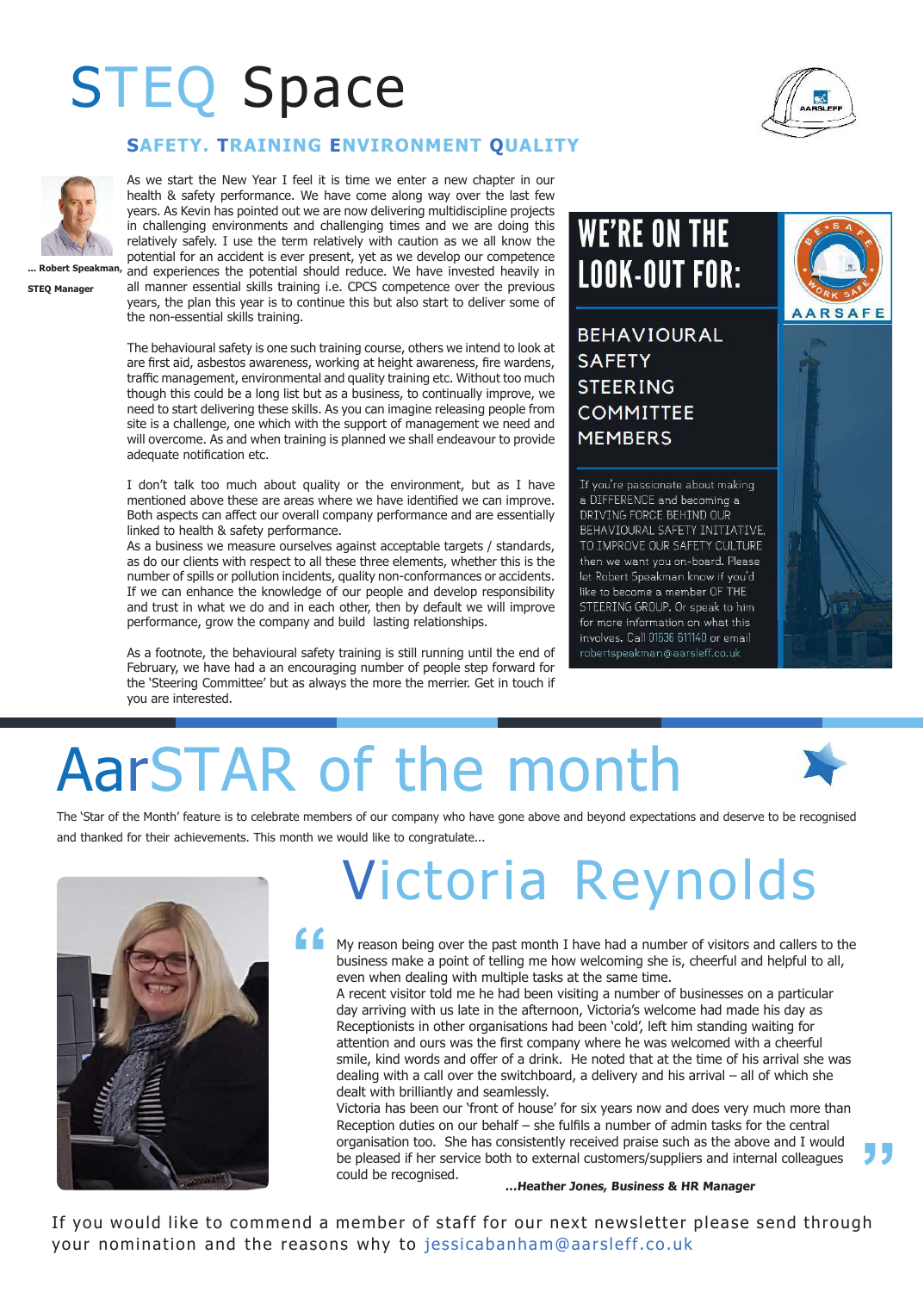### Centred around Centru

We are delighted to announce a new partnership with the Nottinghamshire Wildlife Trust, becoming a Corporate Sponsor of the Beacon Hill Conservation Park in Newark and a business supporter of the Nottinghamshire Nature Reserves Fund. We will be joining a network of local businesses, including Cemex, Tarmac, British Gypsum, North Midlands Construction, to make a tangible difference to our business and to the local environment where our customers and employees live. We can expect plenty of media coverage and press opportunities, raised awareness of our green credentials plus conservation advice at the Centrum Pile grounds. More details will be announced soon, so keep your eyes peeled!



### High adaptability equals more business success

#### **What can we all do to contribute?**

Do you start each day with the mindset that you are prepared to handle whatever might happen that day? Or does the prospect of experiencing unexpected events or circumstances leave you feeling anxious?

Our industry and client base require flexible, team players  $-$  i.e. adaptability.

Adaptability is made up of two distinct components, flexibility and versatility. Flexibility is your attitude; how willing are you to change, work with change? Versatility comes down to ability; are you willing to change? Seen in this way adaptability becomes something that we are in control of.

There are benefits to being adaptable both in the workplace and our personal lives, these benefits are within your reach but might take a little practice.

- 1. You will be more valuable at work, the ability of a business and its employees to adapt gives the business a competitive edge. An employee who is adaptable is open to new ideas, and doesn't do things just because 'that's how they have always been done', will gain the respect of the business. They anticipate change and don't panic when things don't go according to plan. This makes you a valuable employee.
- 2. Psychologists believe that being adaptable provides for increased happiness. We meet challenges daily if it makes us feel hopeless, disempowered it reduces our ability to enjoy and be satisfied with life. If you embrace adaptability however, you don't feel helpless in the face of change and it is a key to internal happiness despite challenges.
- 3. Bad things happen to all of us both personally and in our business lives, but being adaptable and taking adversity in your stride means it will not destroy you. Being adaptable means that you adjust your thoughts/expectations/ actions to the new reality rather than dwelling on what was or might have been. Being adaptable makes business and its employees resilient – being resilient takes you a long way in life and leads to success.

As a business and as employees to be resilient and achieve success we must become and remain adaptable, change ourselves to accommodate the circumstances and adjust our attitude and expectations. Doing this diminishes anxiety about change, change should not disorientate you, it should just be another expected part of day to day life.

### IT & Network Success!

As some of you will know we had a incident with user passwords being compromised recently and I would like to take this opportunity to reiterate one simple fact which will help keep your credentials safe.

#### **You will never need to enter your Aarsleff username or password to download or access any files from a link in an email. Any email that requires this will be a scam, contact IT immediately.**

Secondly I would like to tell you about a feature that we will be rolling out shortly to help you keep your credentials safe:

**Two Factor Authentication.** What is it you ask? Instead of just a password, you will be asked to provide a separate method of authentication. Usually done via a text message or a phone call, when you log in for the first time or after a password change, you will receive a code or a call on your selected phone. If you receive a code or call when you have not tried to log in then you know your password is compromised.

While this is less convenient than a simple password it will significantly improve the security of our systems. I will be providing more information later but in the mean time you should think about the phone you want to use as your authentication device. It should be a device that you will always have with you when you want to log into our systems.



Congratulations to Aarsleff's Simon Pick, Steve Gilbank, Robert Speakman, Zoe Botterill, Eamonn Walsh, Matthew Rastall, Christine Argill & Ash Rogers for successfully completing the yearlong 'L2 Intermediate Level in Improving Operational Performance' Apprenticeship. Well Done!



**...Heather Jones, Business & HR Manager**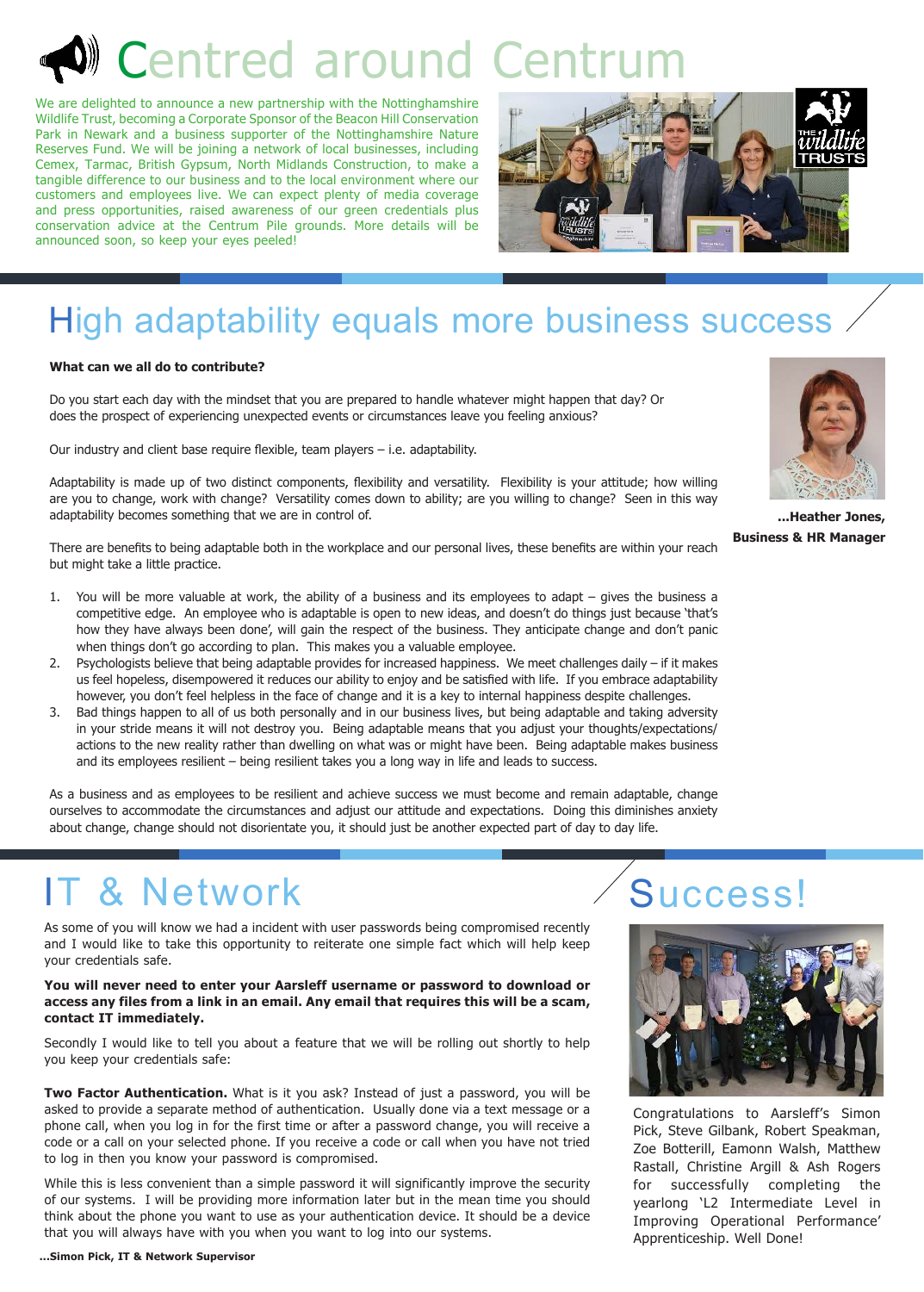### Spotlight on Plant Stores

#### **The Plant Workshop... where do I start?**

I joined Aarslef in January 2018, and from what I can gather, there hadn't been a Storeman here for quite some time - the place was a mess, with no real stock control, lots of deadstock on the shelves, and lots of duplicate items.

In order to tidy up the store and put a system in place, my first task was to document all the stock currently on the shelves, stock take, and get all items on the system of Exchequer. This probably took 4 to 5 months to get 100% correct, but I can now account for the whereabouts of all stock items, either by the date of when they were fitted to a rig, or what site they have been sent to. Easy right? So, what does being the Storeman entail on a day to day basis?

A day in the Plant Stores goes something like this. I arrive at 8am and raise any purchase orders that I have left over from the previous day. I send these over to the relevant suppliers and catch up with the Plant Fitters to find out what we need for the day ahead. I make sure all parts are in for any work currently being undertaken and sort out any orders that are due to head out on a pile wagon to a site, whether this be oil, Personal Protection Equipment, or in some cases tools. The other thing I do in my day is sort out any paper work and deliver in orders and take over to Reception.

In August this year, the Aarsleff PPE cabin came over to the Plant Workshop. Since then, I sort out the PPE requests on a daily basis. I keep a record as to who has what PPE throughout the year, so when any requests do come in, I update a few spreadsheets and adjust our stock on our system. Having the procedure recorded means someone else can easily find out what we currently have in stock if I am off work.

In order to tidy up the store and put a system in place, my first task was to document all the stock... This probably took 4 to 5 months to get 100% correct, but I can now account for the whereabouts of all stock items... **" "**



Aarsleff Ground Engineering have invested in a state-of-the-art virtual reality room to develop and enhance the knowledge and skills of its estimators and engineers. With technology already transforming how people interact and live their lives, we are taking the virtual reality (VR) technology to a whole new level.

We have teamed up with leading UK 3D technology and software development studio Luminous Group to develop a virtual reality application that will enable Aarsleff's clients to "virtually" visit a construction site - allowing users to experience and interact with our ground engineering disciplines, from the stabilisation of a slope with ground anchors and soil nails and the installation of a steel sheet or king post wall, to the driving of a precast concrete pile and the filling of an abandoned coal mine with drilling and grouting!

The possibilities of VR are endless, and it's really important that we engage with it now. We're utilising the technology internally first to bring a new dimension into our estimating process, however we envisage the technology being used for company marketing, Health and Safety inductions, site training and other applications in the near future. Watch this space"





**...Adam Whitworth, Plant Stores Operative**